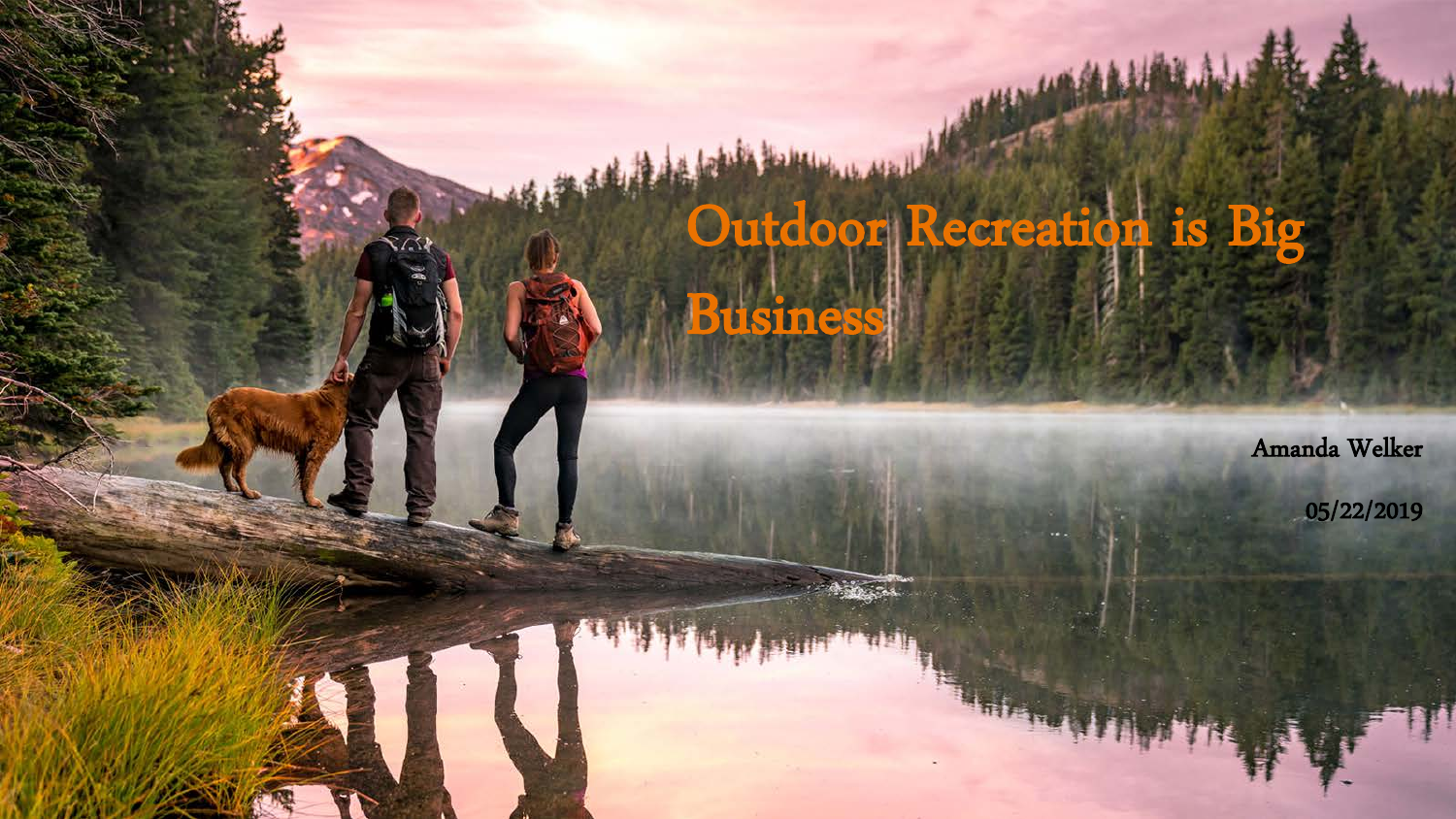Who we are…

#### Vision:

Prosperity for all Oregonians

#### Mission:

We invest in Oregon businesses, communities, and people to promote a globally competitive, diverse, and inclusive economy

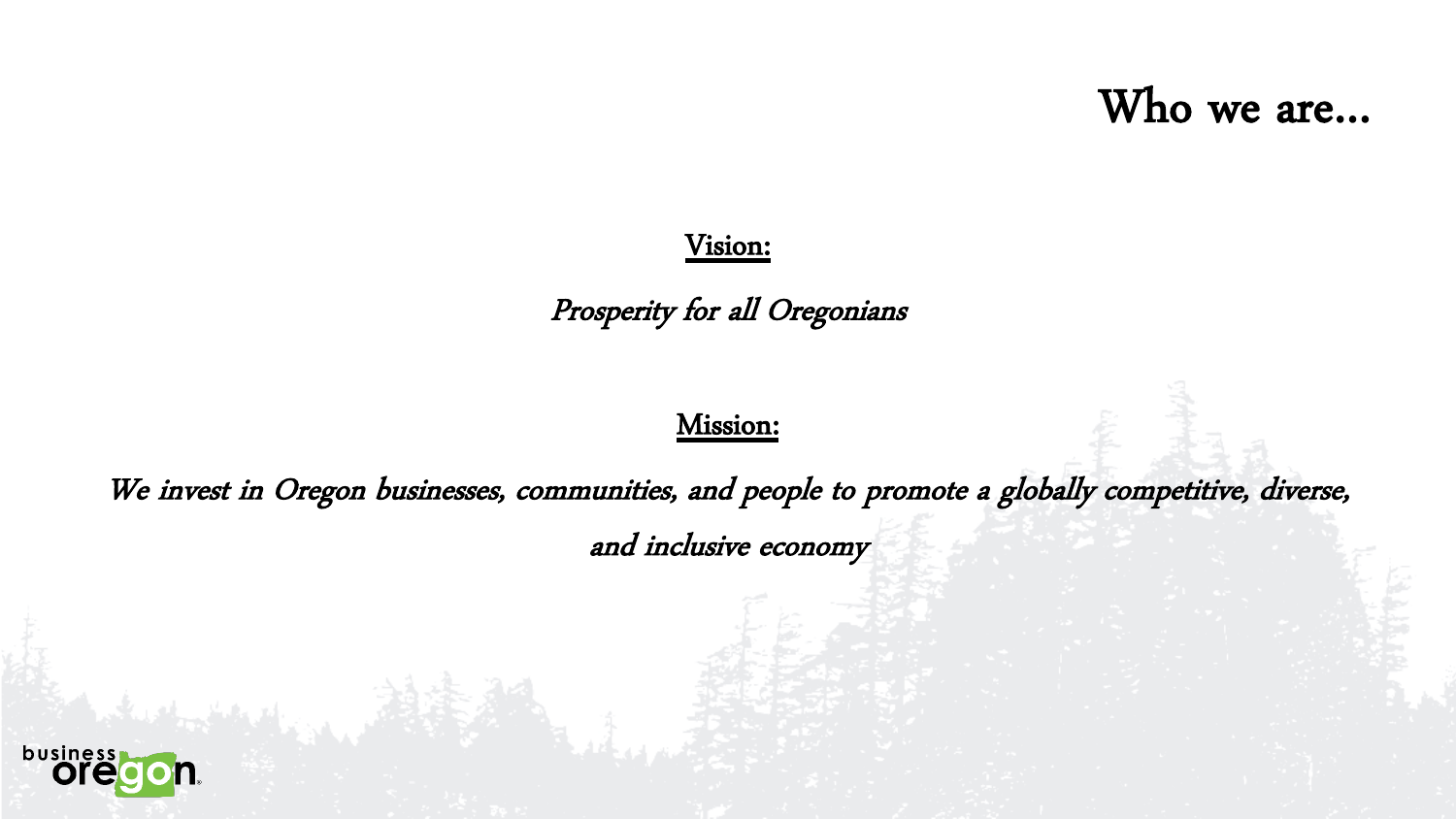## Strategic Plan

- Innovate Oregon's Economy
- Grow Small and Middle-market Companies
- Cultivate Rural Economic Stability
- Advance Economic Opportunity for Underrepresented People
- Ensure an Inclusive, Transparent, and Fiscally Healthy Agency

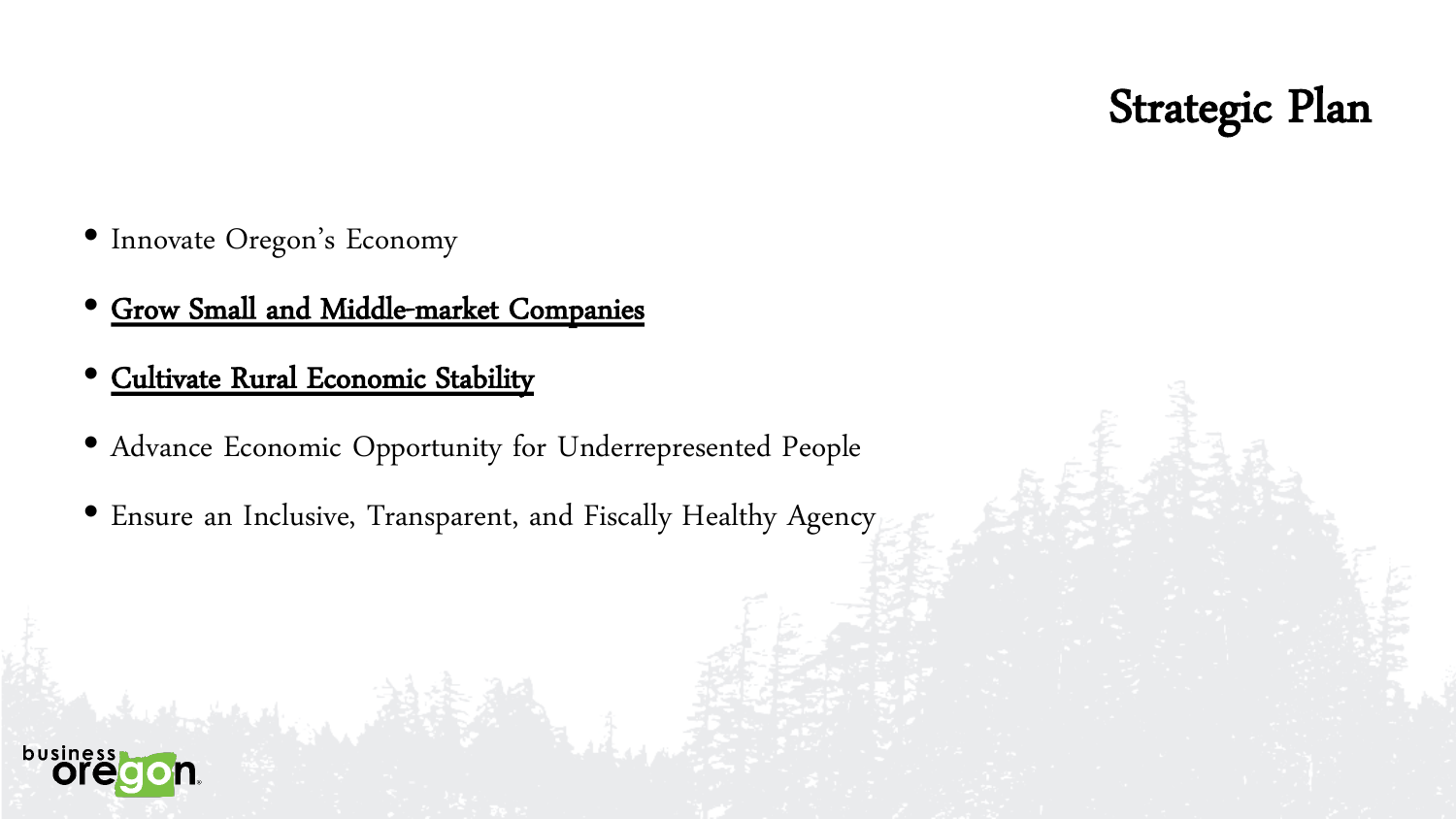# Target Industry Groups

- Advanced Manufacturing
- Business Services
- Food & Beverages
- Forestry & Wood Products
- High Technology
- Outdoor Gear & Apparel

| <b>Industry Groups</b>              | <b>Average Wage in 2016</b> |
|-------------------------------------|-----------------------------|
| <b>Advanced Manufacturing</b>       | \$68,686                    |
| <b>Business Services</b>            | \$74,112                    |
| Food & Beverages                    | \$40,593                    |
| <b>Forestry &amp; Wood Products</b> | \$51,424                    |
| <b>High Technology</b>              | \$117,621                   |
| <b>Outdoor Gear &amp; Apparel</b>   | S123,447                    |

Source: Business Oregon with data from 1) Bureau of Labor Statistics, Quarterly Census of Employment & Wages, 2) U.S. Census Bureau, Foreign Trade Division and 2012 Economic Census, 3) Oregon Employment Department Quarterly Census of Employment & Wages, and 4) Oregon Department of Forestry, log prices and Oregon timber harvest data.

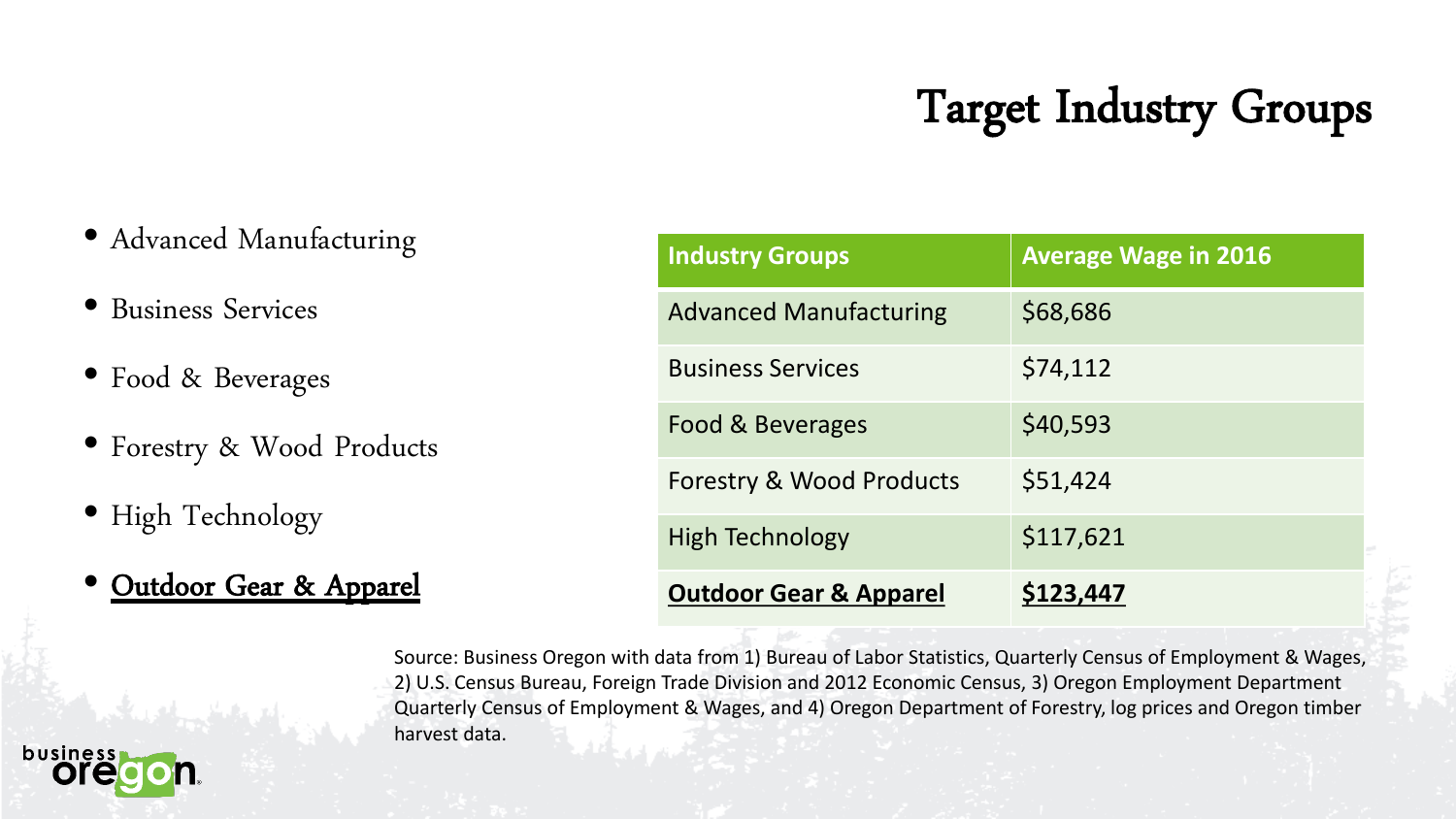# Outdoor Gear & Apparel

#### Overview stats

| <b>Outdoor Gear &amp; Apparel</b> | <b>Apparel &amp; Footwear</b> | <b>Outdoor Gear</b> | <b>Total</b>  |
|-----------------------------------|-------------------------------|---------------------|---------------|
| Establishments (2016)             | 286                           | 222                 | 508           |
| Employment (2016)                 | 17,739                        | 5,542               | 23,281        |
| Average Wage (2016)               | \$143,949                     | \$57,823            | \$123,447     |
| <b>Exports (2016)</b>             | \$285,904,037                 | \$252,910,819       | \$538,814,856 |
| <b>Rural Location Quotient</b>    | 0.07                          | 0.46                | 0.16          |

Source: Business Oregon with data from 1) Bureau of Labor Statistics, Quarterly Census of Employment & Wages, 2) U.S. Census Bureau, Foreign Trade Division and 2012 Economic Census, 3) Oregon Employment Department Quarterly Census of Employment & Wages, and 4) Oregon Department of Forestry, log prices and Oregon timber harvest data.

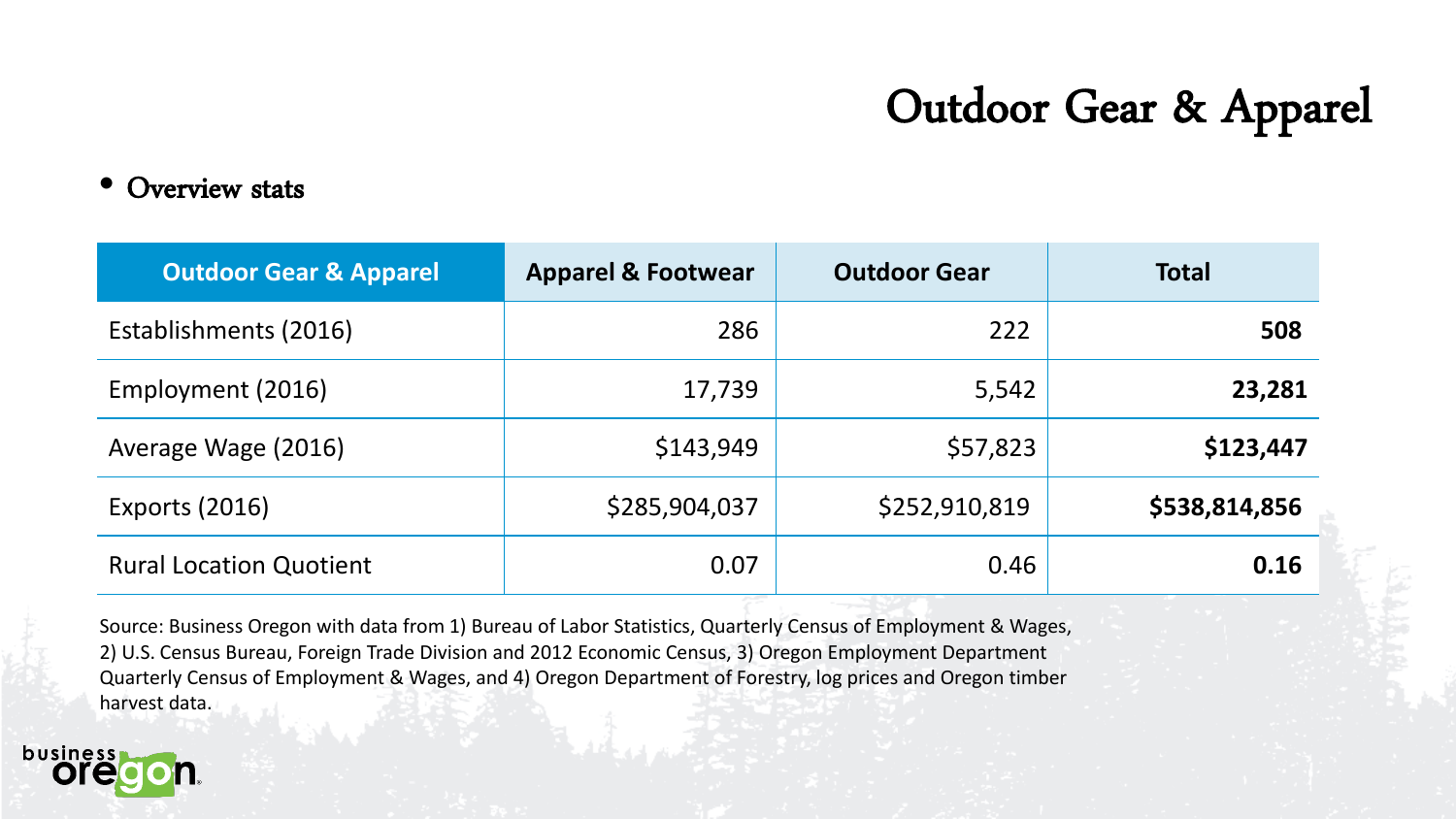### Business Recruitment



Framas is a global, reliable partner in the development and manufacturing of highperformance components for the sports, functional and fashion shoes of tomorrow.



OROS outdoor apparel with cutting-edge NASA-technology. Outerwear is now thinner, warmer, and more versatile than ever.

"We are an outdoor apparel brand," "Living our lifestyle is incredibly important to who we are. We are confident Portland allows us to do that. As the team continues to expand, we're incredibly excited to tap into an amazing, talented group of people that specialize in what we do."

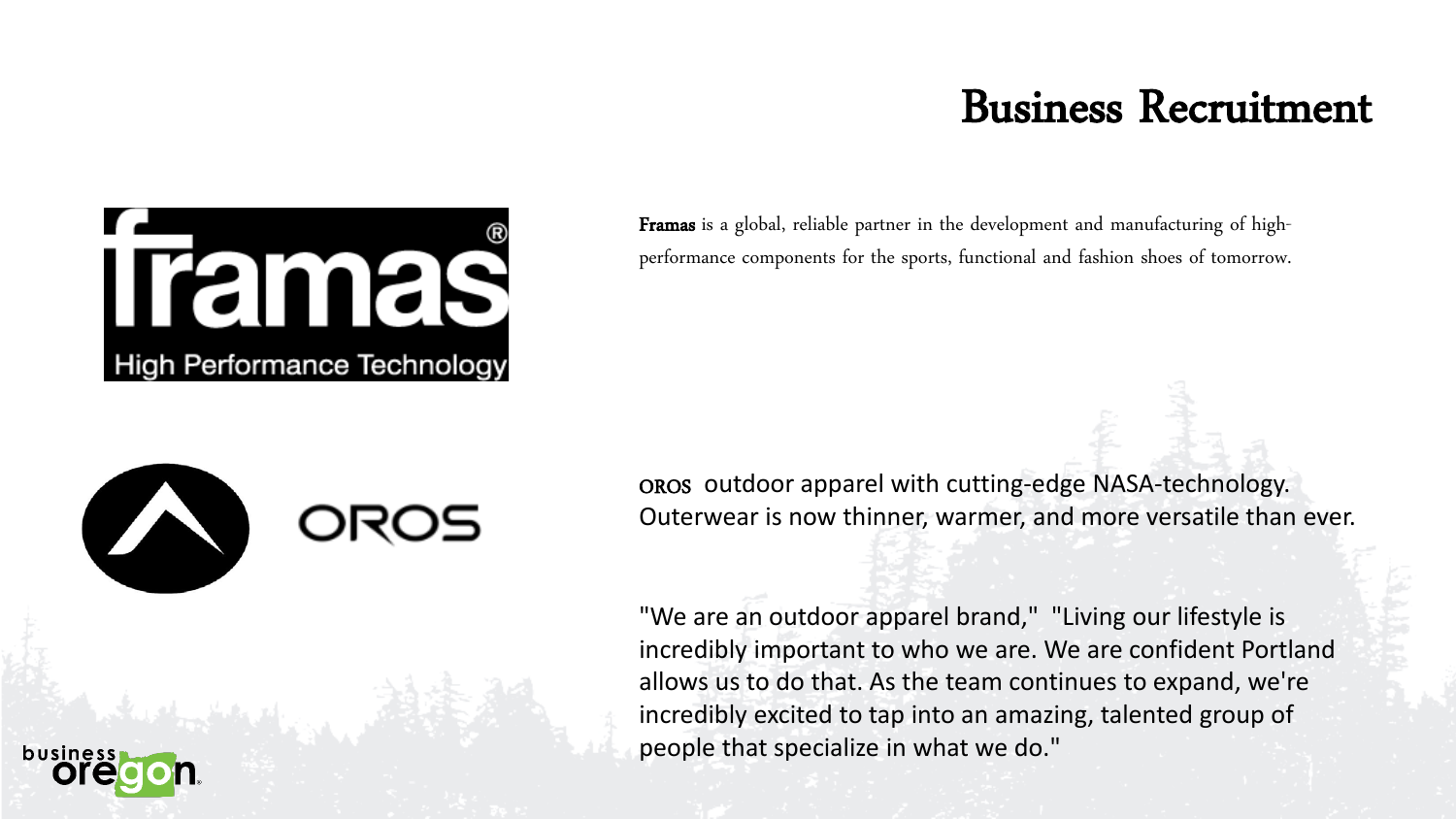## Oregon Trade

- Exports and Foreign Direct Investment (FDI)
- • Oregon exports hit record \$22 billion in 2017
- •87,000 jobs in Oregon supported by exports
- • Nearly 6,000 Oregon companies export
- •95% of global consumers outside the U.S.







**Source: Select USA**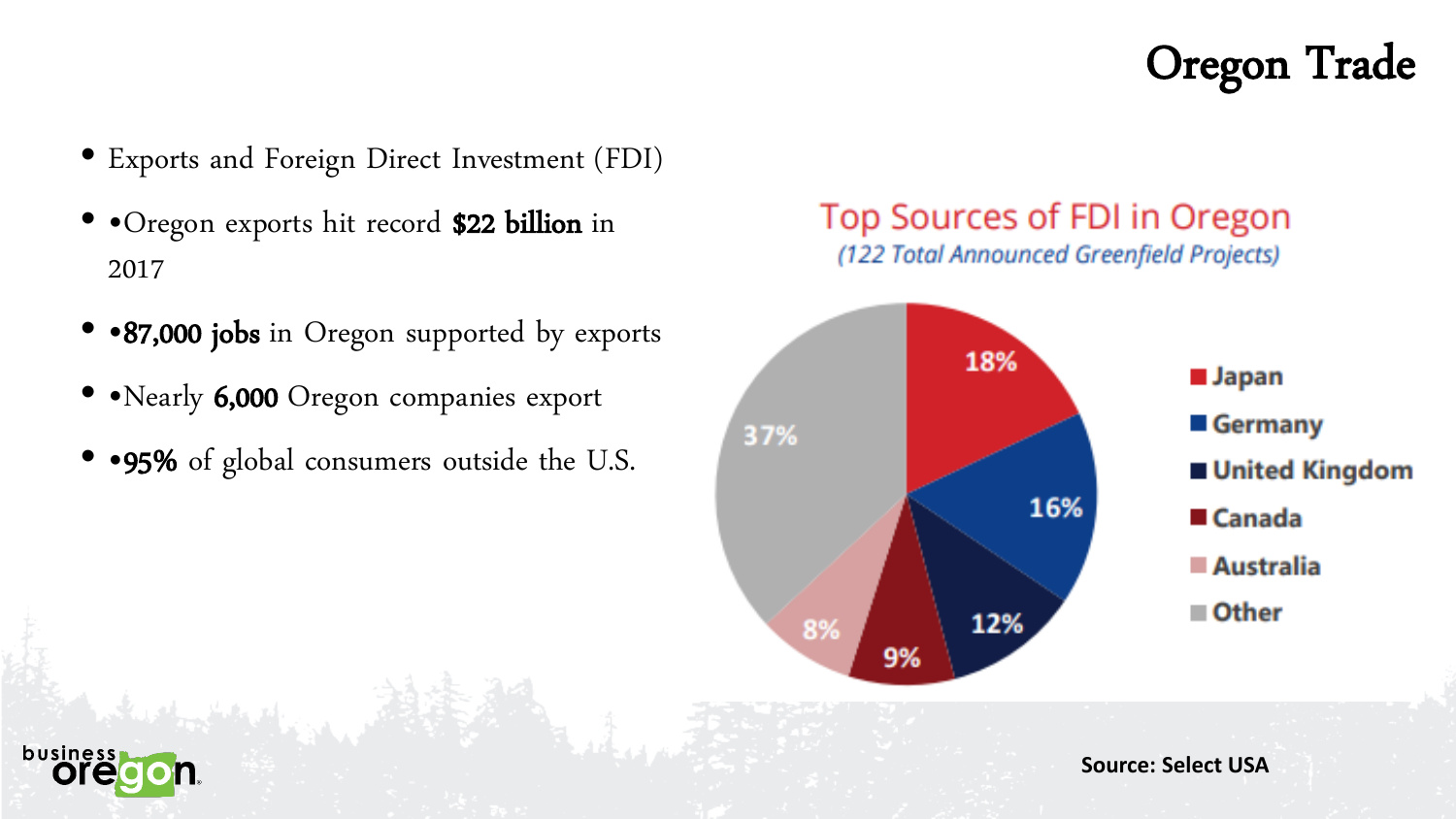### 2018 Oregon Export Markets

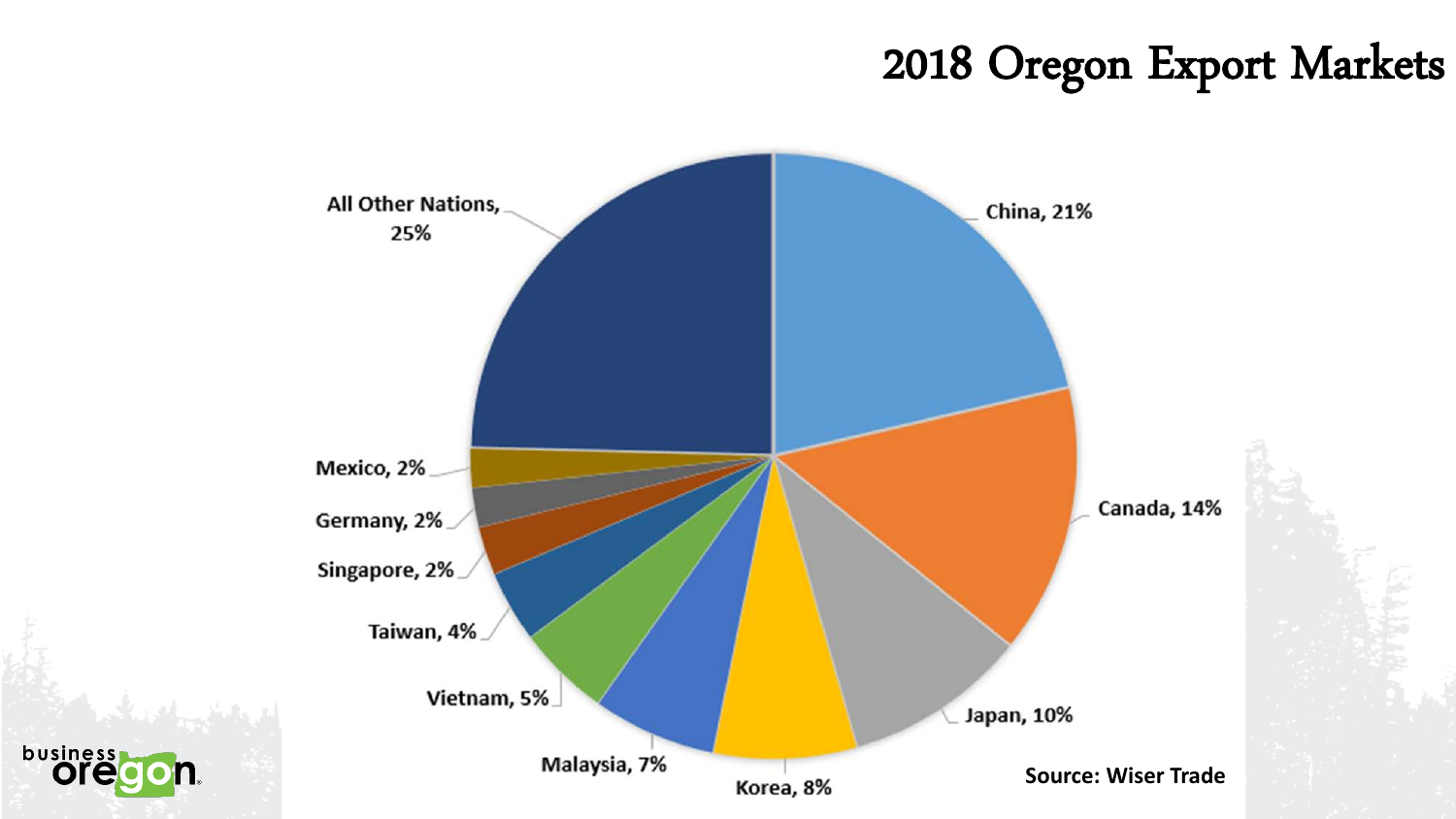# Outdoor Exports



#### Oregon Outdoor Gear & Apparel (US Dollar)

**Source: Wiser Trade**

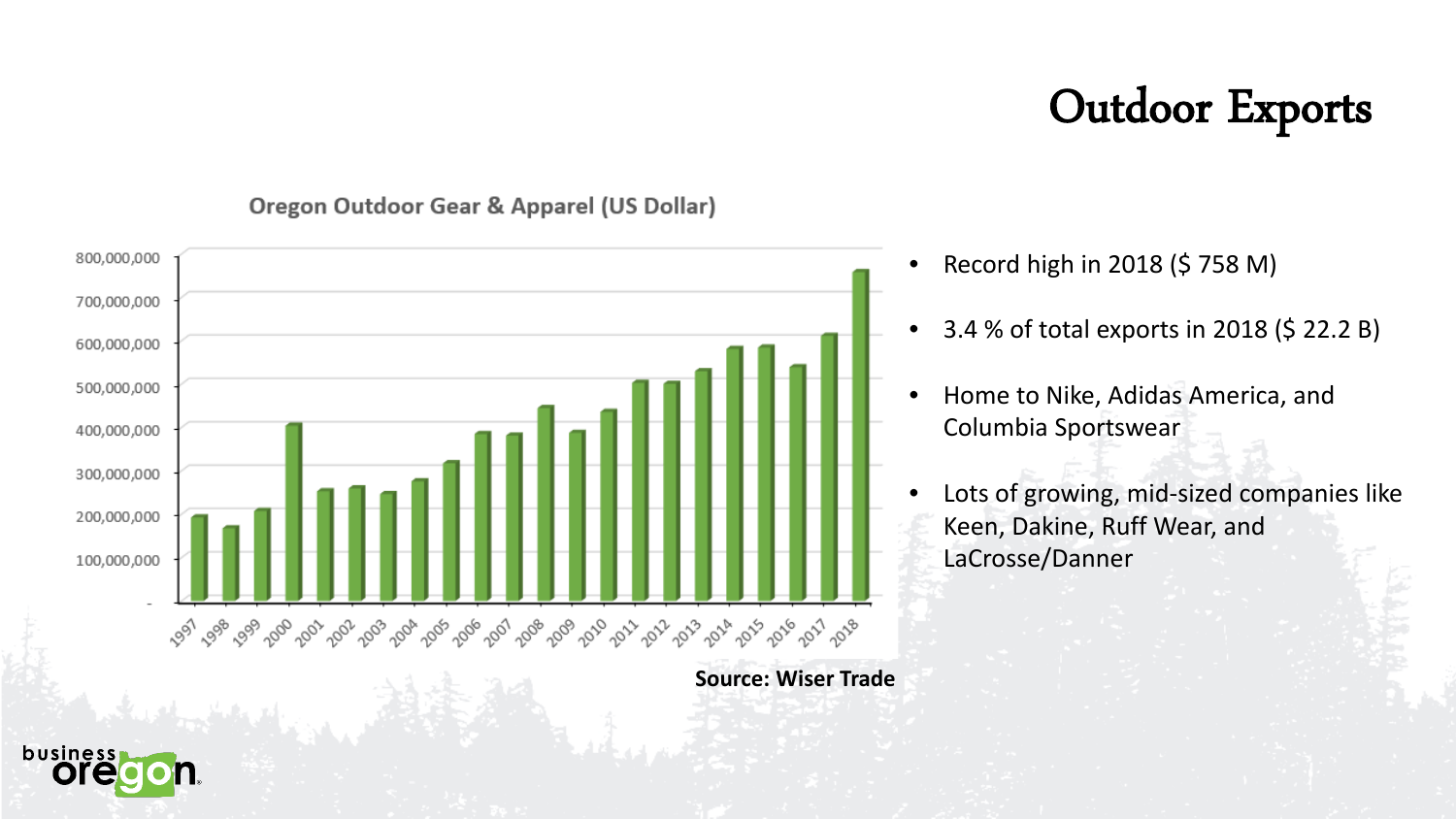# Outdoor Exports



#### Oregon Apparel & Footwear Exports Ranking in 2018 (US Dollar)

Oregon Outdoor Gear Exports Ranking in 2018 (US Dollar)

**Source: Wiser Trade Source: Wiser Trade**

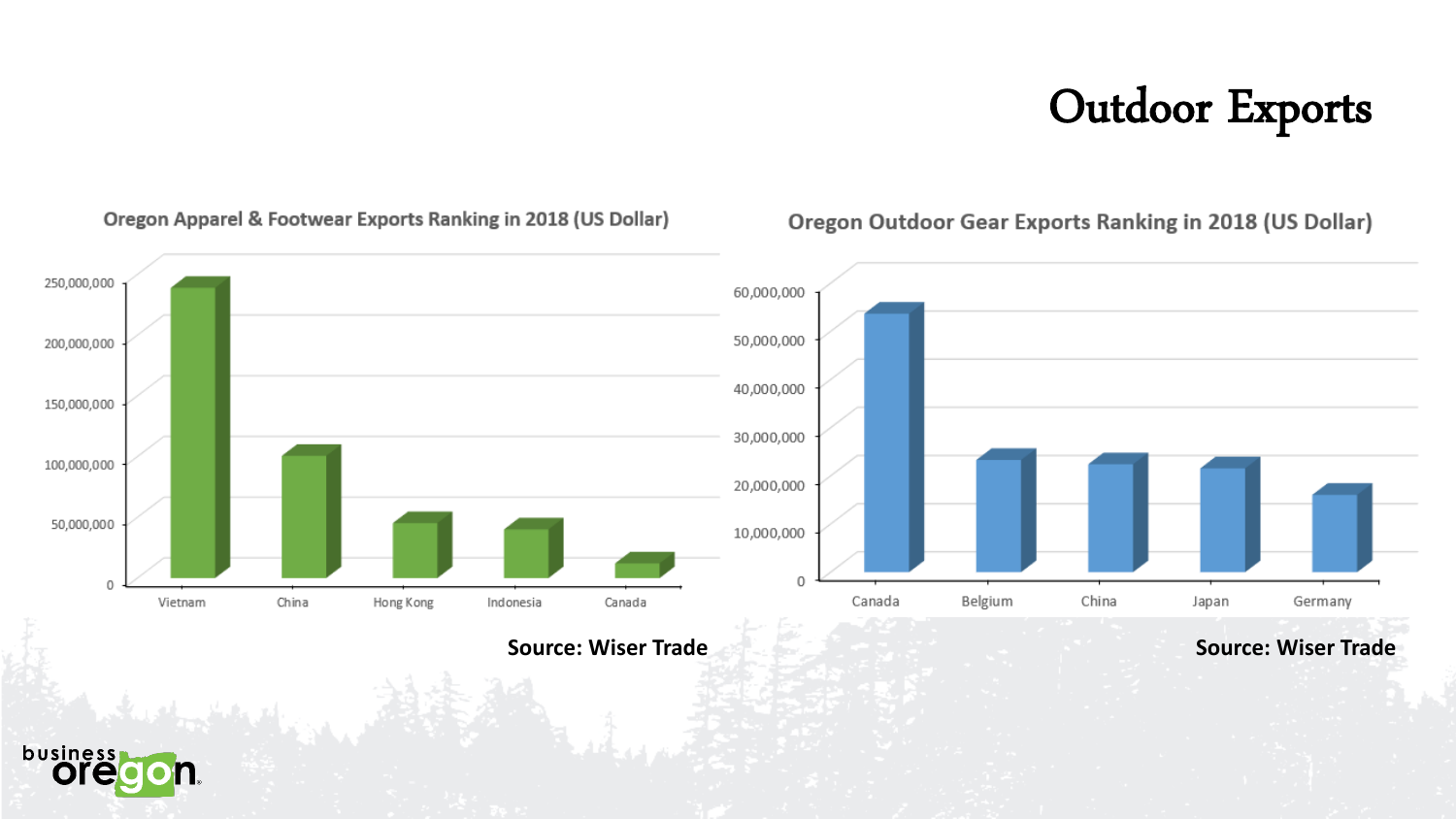## 2019-2020 Trade Shows/Missions

- Outdoor Retailer
- Shot Show
- IWA
- ISPO OutDoor/Winter
- Outdoor Rec and Sports Mission to Asia
- ISPO China
- Outdoor Canada

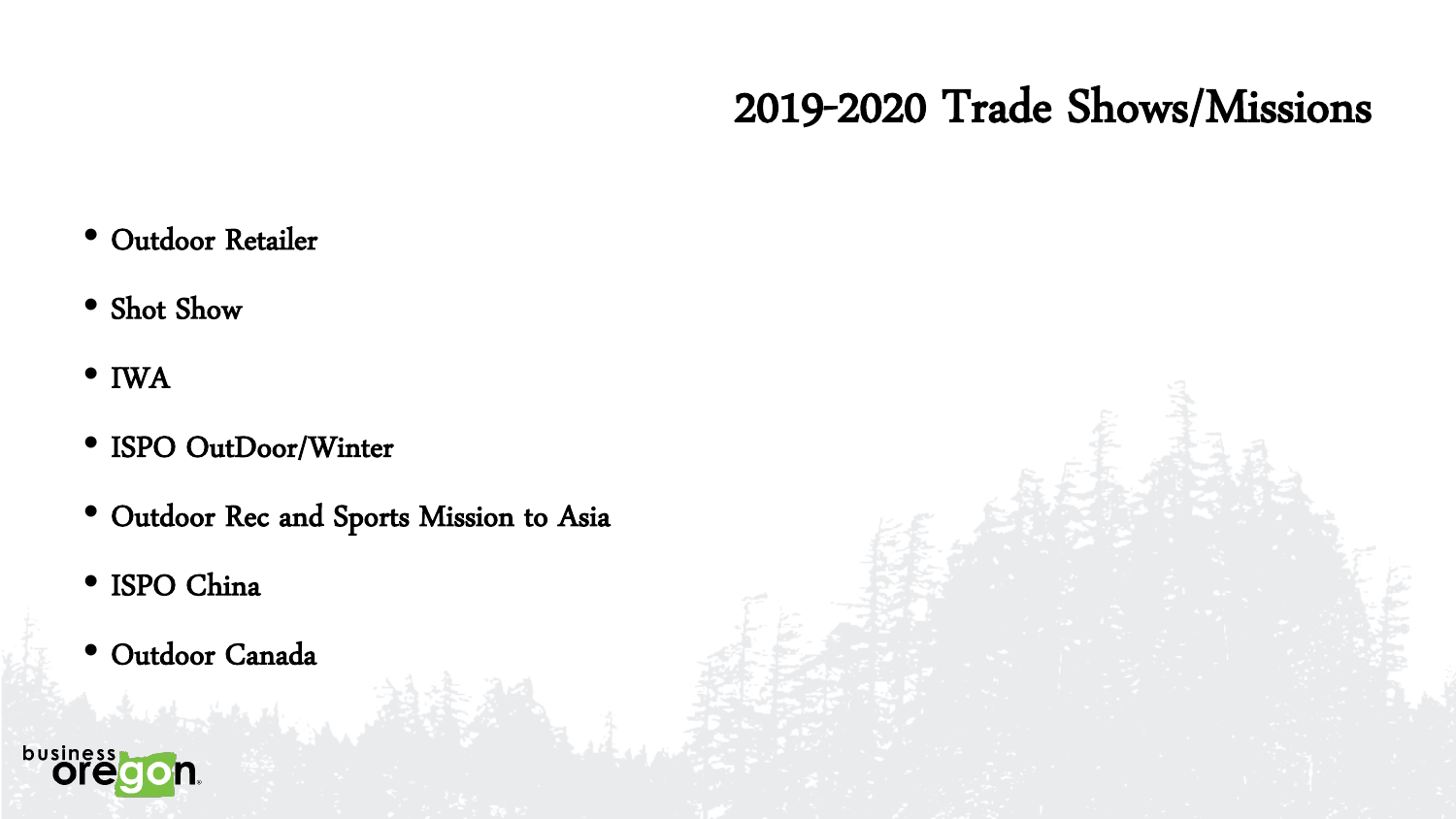

Outdoor Friedrichshafen 2018





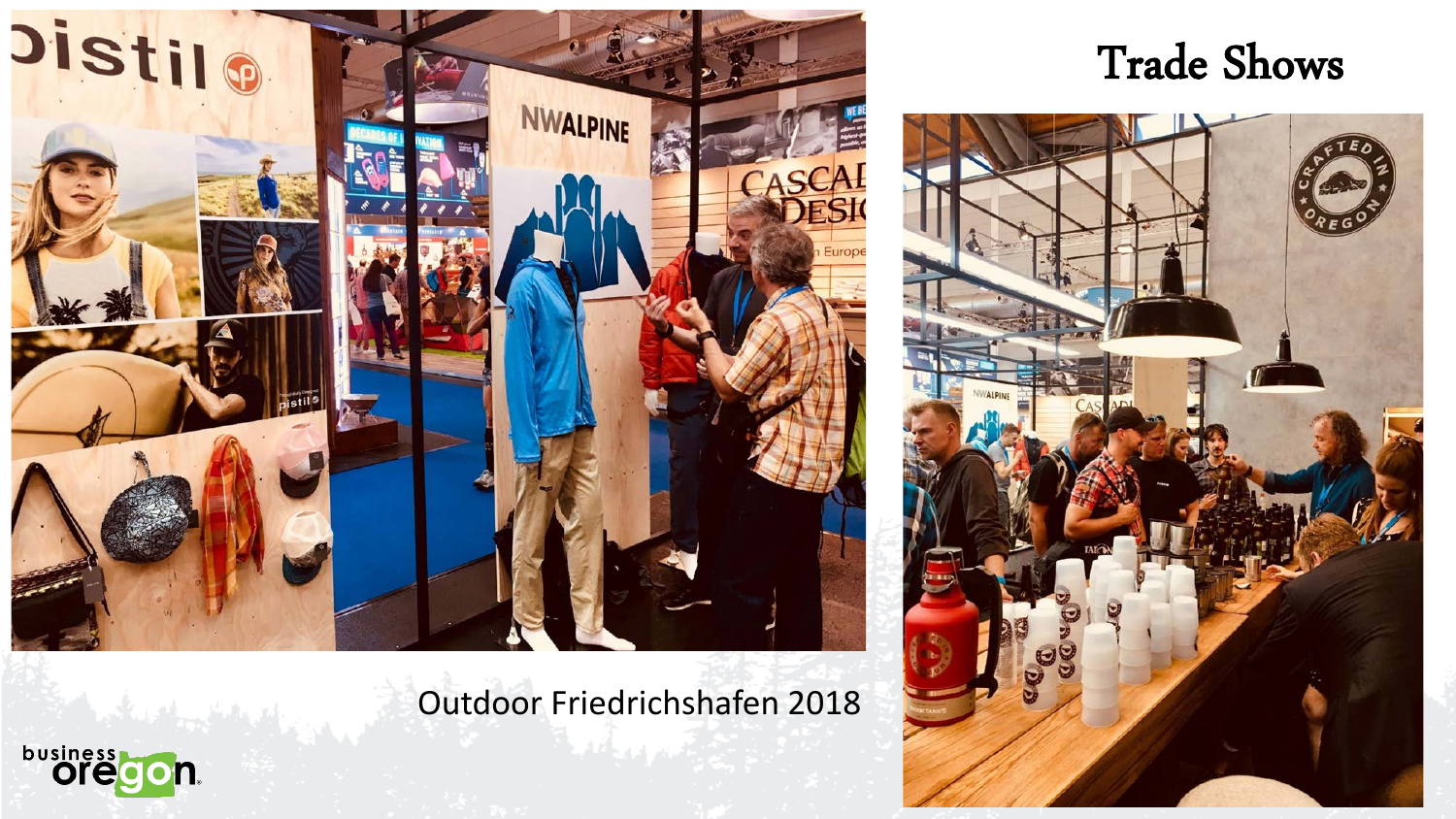### Media and PR



#### Alles in (Trail)-Butter?







## **business** on

#### VON BERGSPORT-PROFIS FÜR BERGSPORT-PROFIS

"Born in Oregon" - 12 innovative Unternehmen

aus dem Outdoor-Mutterland Oregon sorgen für

frischen Wind auf der OutDoor 2018. Besuchen

Sie uns vom 17.06.-20.06.2018 in Halle A3-313

Clogear COAST 2 pistil 9 Silliant

 $\binom{1}{2}$  HYDAWAY PARZO GOBI $\triangle$  GEAR  $(F)$  NWALPINE

Hier kommt **Oregon!** 

**Zwölf junge OUTDOOR-FIRMEN AUS OREGON IN DEN** werden sich auf der OutDoor 2018 präsentierenacht davon überhaupt erstmals in Europa.

myengangenen lahr emtiglichte her. Patil designt ästhetisch es Business Oregon als finheit lebendige Accessoires für den für Wirtschaftsentwicklung des aktiven Outdoor-Lebensstil mit Staates Oregon, vier Start-up- einem modischen urbanen Touch Unternehmen aus der Region, sich Zu ihren Produkten gehören auf der OutDoor einem europä- eine Vielzahl hochwertiger Hine, ischen Publikum zu präsentieren. Mützen, Visiere und Stimbänder NW Alpine, Gobi Gear, DrinkTanks awwie Schals, Gürtel, Handschuhe und Chili Gear. In diesem Jahr und Taschen. werden sowohl diese vier als auch. Showers Pass ist ein Speziaacht weitere junge Firmen aus list für regenfeste Kleidung. Das



Trail Butter, ein Start-up aus dem US-Bundesstaat Oregon, produziert energiereiche, platzsparende Snacks für lange Outdoor-Touren.

USA thre Produkte in Friedrichshafen zeigen: Trail Butter, Fixn-Zip. Flipside Hatt, Fistil, Showers Regenjacken über atmungs-Pass, Coast, Sliftest und Hydaway. aktive Baselayer bis zu wasser-Alle diese Unternehmen wurden dichten Socken Das Portfolio von von bekennenden Extremaport- Coast besteht vor allem aus LEDlem und Outdoor-Enthusiasten Taschenlampen, Stirnlampen, gegründet, die ihre Produkte selbst Campingleuchten, Messern und im harten Outdoor-Einsatz auf Multifunktionswerkzeugen für Herz und Nieren testen.

Trail Butter bietet einen platz- SiliPant hat ein breites Sorsparenden, energieliefernden timent an unzerbrechlichen Snack für Reisen aus Paleo- Schüsseln und Gläsern unter-Zutaten. ForsZip ist ein Reparatur- schiedlicher Größer, Pormen und Kit für unterwegs, allesdings eines, Farben für Mensch und Tier. Bei das ohne Nähen auskommt. Flip- Hydaway handelt es sich um eine side Hats stellt viele verschiedene Faltflasche, eine einfach zu ver-Modelle von Caps und Beartes für verndende und wiederverwendden modernen, urban Outdoor- bare Trinkflasche für unterwegs. Style bis his zu klassischen Berets Lausa finnen

dem pazifischen Nordwesten der - schicke Sortiment des Start-ups reicht von Bike- und Outdoorgerechten kegenhosen und fast jeden Anwerdungsbereich.

urip für eine neue Art zu reise

OutDoor B1-203



rcksack mit einz

ALLE WELTEN.

EIN RUCKSACK.

ATRACK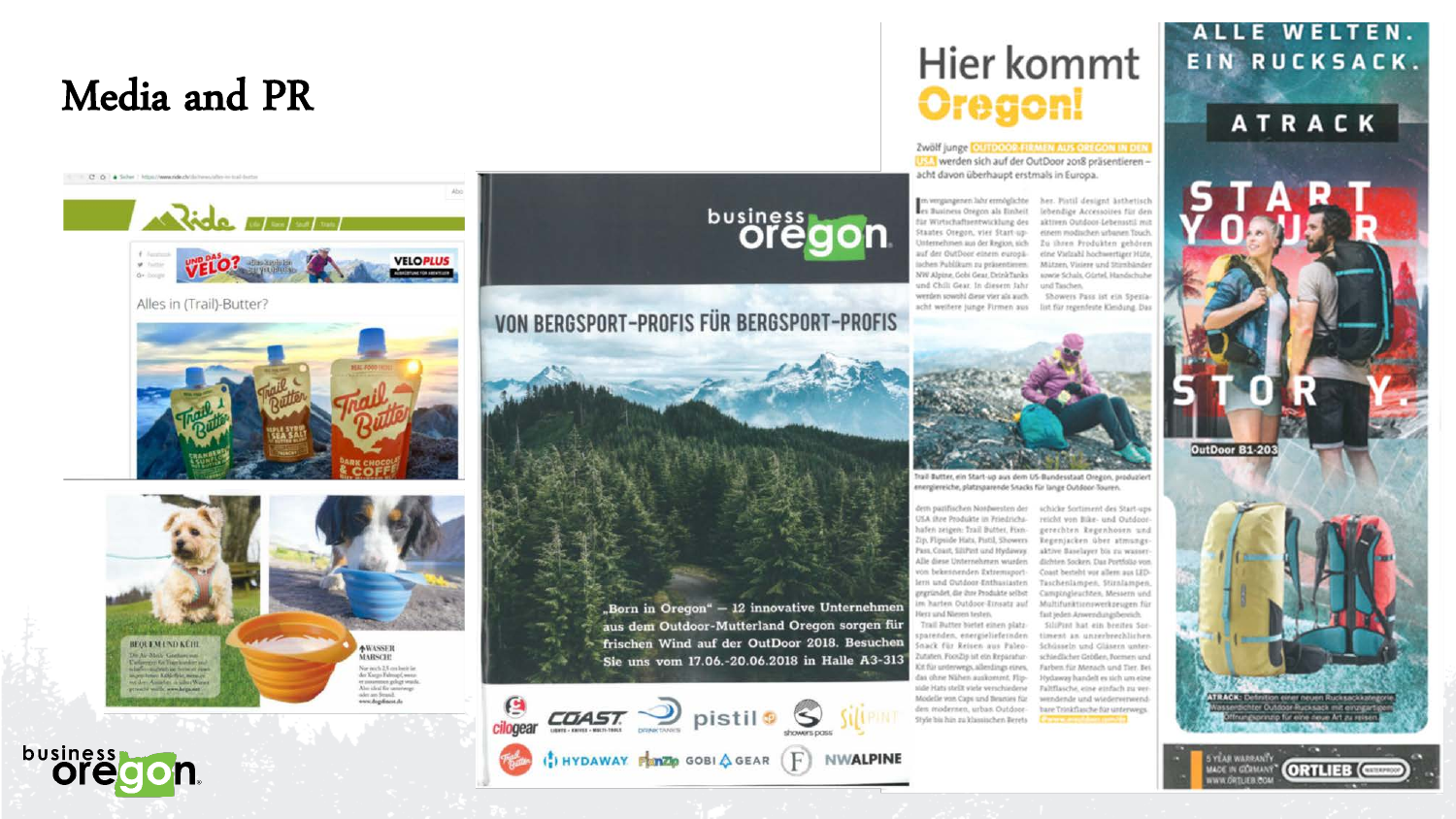Wrapping up

- Outdoor is part of Oregon's global brand
- Tourism
- Small Biz
- Rural Prosperity
- Governor's trade mission